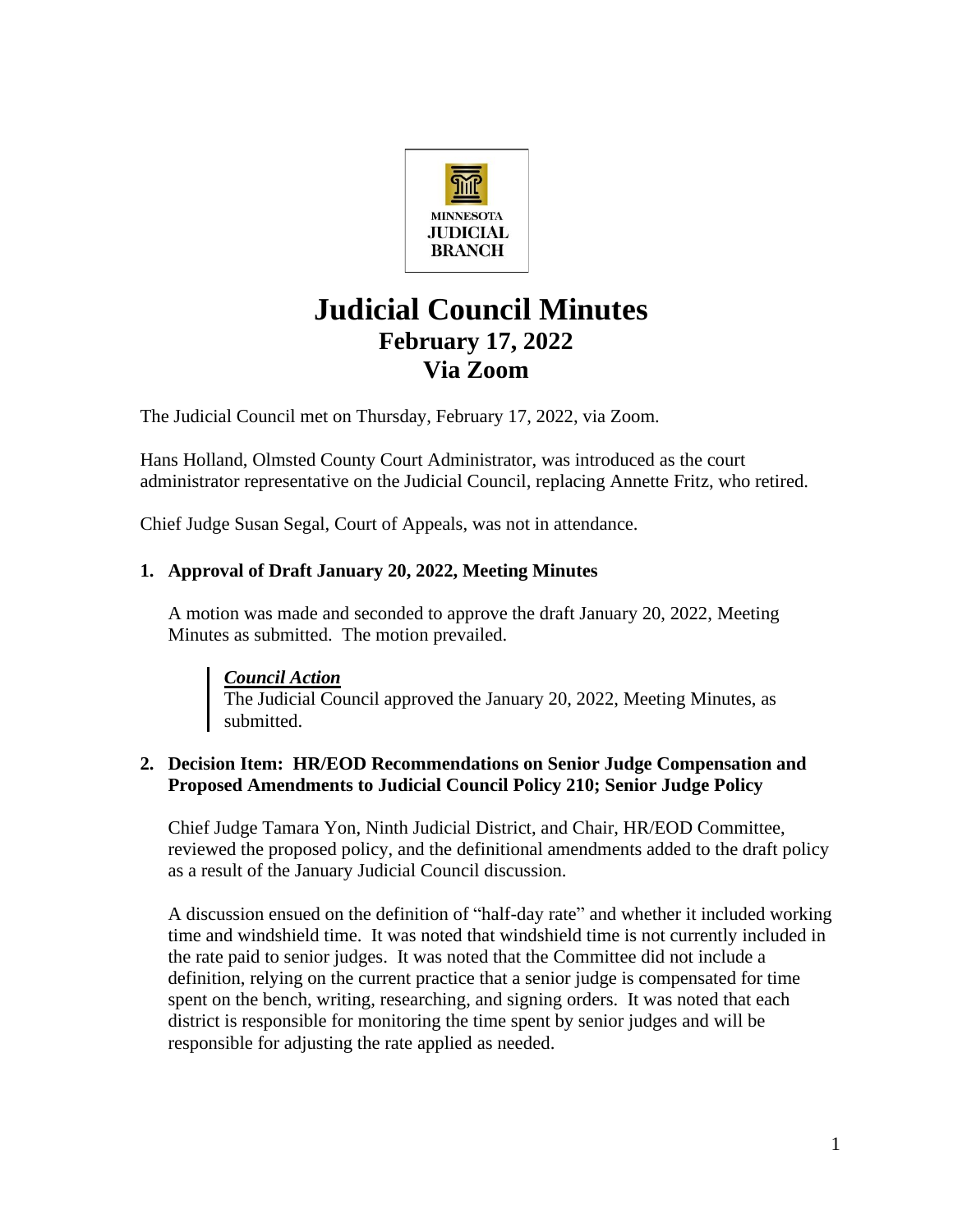An amendment was suggested to the definition of Half-Day Rate: **Half**-**Day Rate.** Pay rate that applies when the time is worked is 4 hours or less in a day. There being no objection, the amendment was incorporated into the proposal

A motion was made and seconded to approve proposed amendments, as amended, to Judicial Council Policy 220; Senior Judge Pay. The motion prevailed.

#### *Council Action*

The Judicial Council approved proposed amendments to Judicial Council Policy 220, Senior Judge Pay.

### **3. Discussion Item: Current COVID – 19 Data**

It was noted that the Executive Committee continues to review COVID data on a weekly basis. At its last meeting, the Committee determined that the COVID data as of February 17 should be reviewed before a decision was made on whether to move from COVID Mitigation Strategies Level 3, back to Level 2.

Jennifer Super, Emergency Management Analyst, State Court Administration, presented information on the most current COVID-19 data. The Judicial Branch COVID Mitigation Strategies were also reviewed. It was noted that not all indicators have been met to transition from Level 3 to Level 2 mitigation strategies. There being no objection, it was agreed that the Executive Committee will continue to monitor COVID-19 data and will make recommendations to the Judicial Council on an as needed basis.

#### **4. Discussion Item: JAD Recommendations on Prioritization of Workload**

It was noted that, at the January Judicial Council Meeting, Sarah Lindahl-Pfieffer, Fourth Judicial District Administrator, presented a JAD request that the employee Quality Court Workplace campaigns be temporarily put on hold. Ms. Lindahl-Pfieffer also reported that additional recommendations on the prioritization of current Judicial Branch initiatives, aimed at freeing time for district court staff to concentrate on addressing the backlog of cases resulting from the pandemic, would be presented at a later date.

Shelley Ellefson, Third Judicial District Administrator, reviewed the recommendations:

- 1. Resume the Quality Court Workplace employee centered campaign in June 2022.
- 2. Extend deadlines on work in the FY22 Operational Plan into the FY23 Operational Plan.

Pausing these initiatives will enable JAD to look at all activities in the Operational Plan, consider the OneCourtMN Hearing Initiative (OHI) activities that will need to be incorporated, and identify what remains a priority for incorporation into the FY23 Operational Plan. Any recommended changes will be presented to the Judicial Council as part of its review of the FY23 Operational Plan.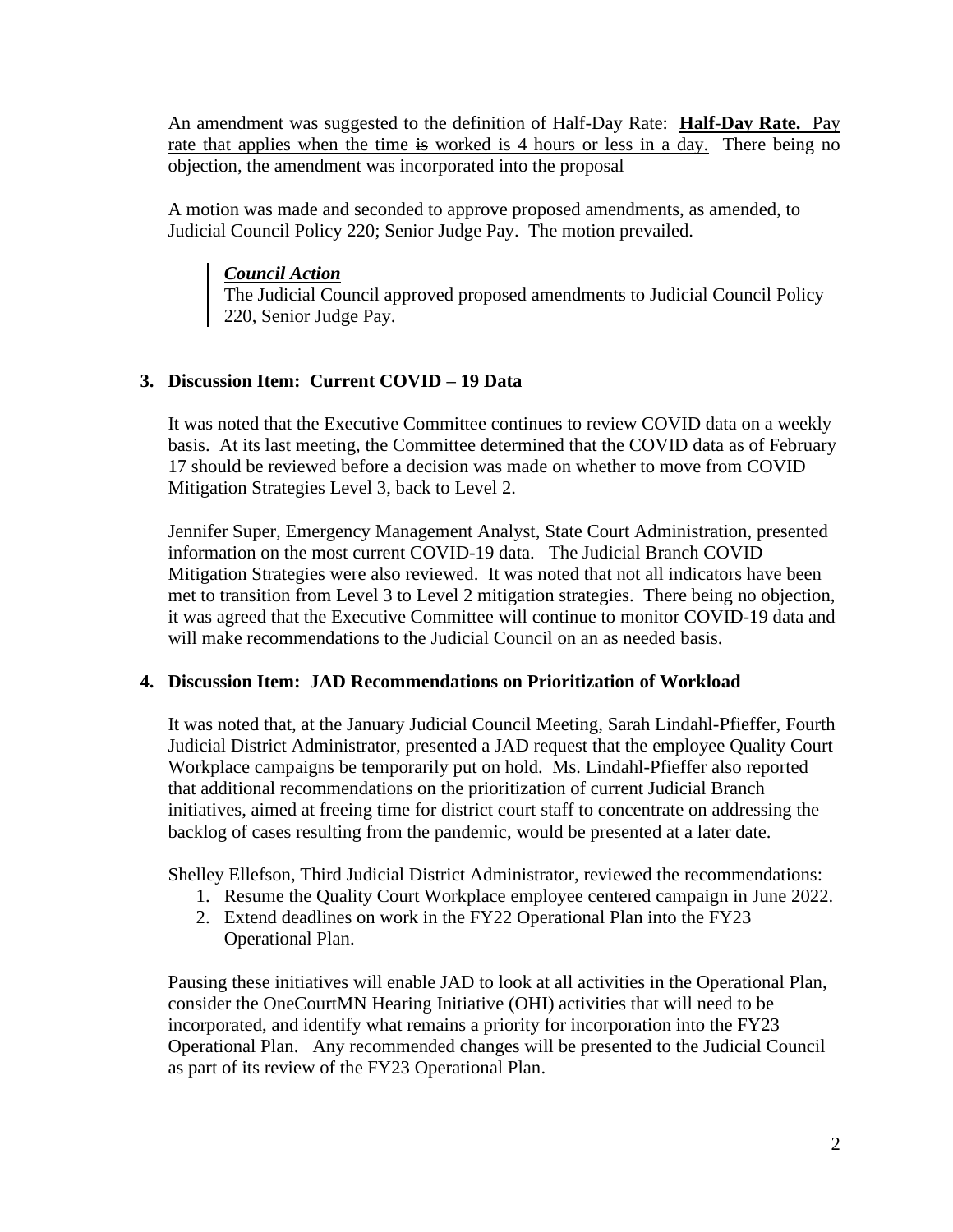There being no objection to the recommendations, JAD was authorized to conduct the review and to return at a later date with recommendations.

#### **5. Discussion Item: FY22 Quarterly Financial Update**

Dan Ostdiek, Finance Director, State Court Administration, presented the FY22 Quarterly Financial Update.

It was reported that the supplemental budget request documentation will be submitted to Minnesota Management and Budget (MMB) on February 22. The request includes the items approved by the Judicial Council at the January Meeting:

- o 6% compensation increases for judges in FY23;
- o 6% compensation pool for employees in FY23;
- o Funds to continue the Contract Interpreter Payment Rate increase funded by the 2021 Legislature;
- o Funds for the Cybersecurity Program; and
- o Funds to address the budget deficit in the Mandated Services Psychological Services Budget

A discussion ensued on the American Rescue Plan (ARP) funds available. It was noted that MMB has requested that the Branch submit a request for funds on Tuesday, February 22. It was also noted that distribution of the current funds is a legislative decision.

It was reported that JAD is identifying the items to be requested. There being no objection, the State Court Administrator was authorized to work with JAD to identify the items to be requested and to submit the request to the appropriate entity(s) within deadlines provided.

#### **6. Discussion Item: Legislative Update**

Chief Justice Gildea reviewed meetings with legislative leadership and the presentation Jeff Shorba gave to the House Judiciary Finance and Civil Law Committee. Chief Judge Hiljus reported on a recent meeting with legislators and staff to discuss the use of dispositional departures in criminal matters.

Jeff Shorba reported on legislation introduced, to-date, to address the access fee for documents on MCRO. He noted that MCRO Phase 3 development has been divided into two parts. The first will permit searches of hearings on court calendars and monetary judgments. The second will implement the access fee for downloading documents more than one page long.

The access fee has generated significant interest at the Legislature. To-date two bills have been introduced to address the access fee:

1. One bill would eliminate the fee for accessing documents in a remote fashion and retain the fee for courthouse access.